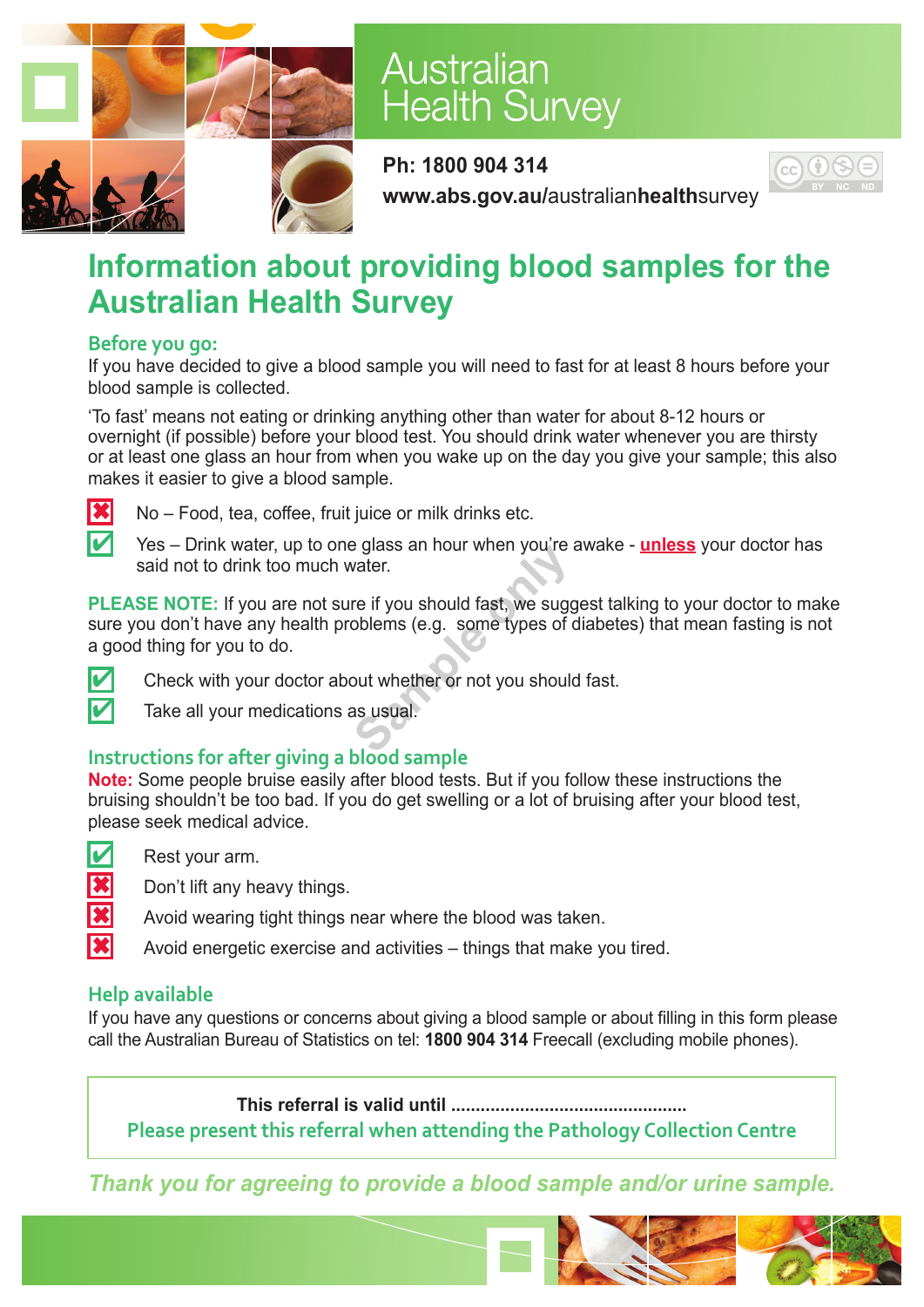

# **Australian<br>Health Survey**



### **How to claim your reimbursement**

When you attend the collection centre, your Patient Record of Attendance (see below) will be completed.

**Please allow a minimum of 3 business days before calling the 1800 number below.**

### **Phone 1800 143 967 and provide your details over the phone**

Please call between 8.30am and 5pm (Australian Eastern Time) Monday to Friday and have the following information ready:

- Your preferred bank account details including:
	- Account name
	- BSB number
	- Account number
- Details on your Patient Record of Attendance see box below

Please note: If you have received a home visit you are not eligible to claim reimbursement.

### *Thank you for providing a blood sample and/or urine sample.*

Australian Health Survey 2011-2013

### **Patient Record of Attendance**



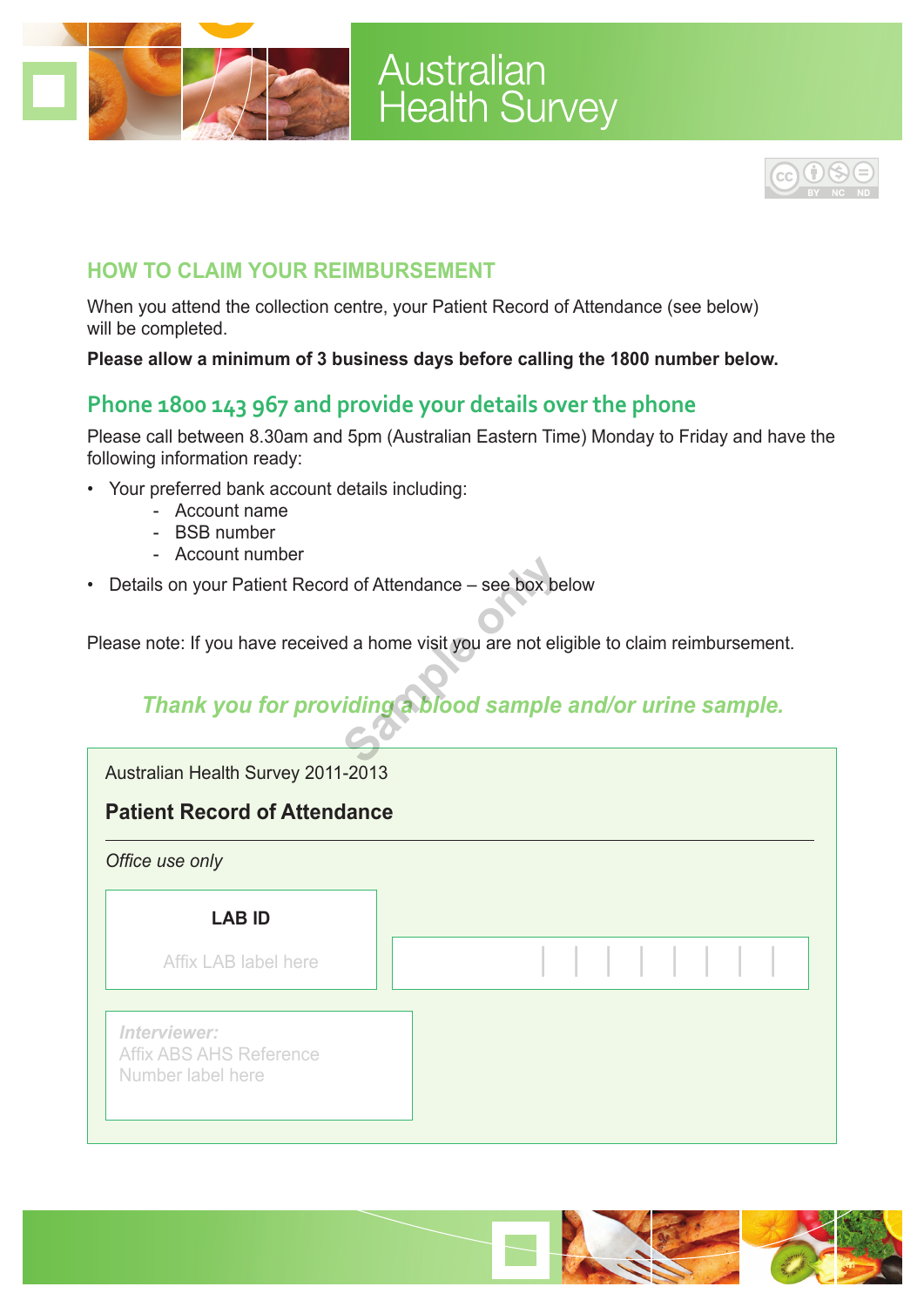| <b>LAB ID</b><br>Affix label here                                                                                                                                                                                                                                                                                                                                                                                                                                                                                                                                                                                                    | SONIC<br><b>HEALTHCARE</b><br>"We take it personally"                                                                                                                                                        |
|--------------------------------------------------------------------------------------------------------------------------------------------------------------------------------------------------------------------------------------------------------------------------------------------------------------------------------------------------------------------------------------------------------------------------------------------------------------------------------------------------------------------------------------------------------------------------------------------------------------------------------------|--------------------------------------------------------------------------------------------------------------------------------------------------------------------------------------------------------------|
| Interviewer:<br><b>Affix ABS AHS Reference</b><br>Number label here                                                                                                                                                                                                                                                                                                                                                                                                                                                                                                                                                                  | <b>Australian Health Survey 2011-2013</b><br><b>Participant Referral - Collection Only</b>                                                                                                                   |
| Patient Details (Participant to complete items with this                                                                                                                                                                                                                                                                                                                                                                                                                                                                                                                                                                             | symbol)<br><b>ABS Interviewer use</b>                                                                                                                                                                        |
| Surname                                                                                                                                                                                                                                                                                                                                                                                                                                                                                                                                                                                                                              |                                                                                                                                                                                                              |
| First name                                                                                                                                                                                                                                                                                                                                                                                                                                                                                                                                                                                                                           | Age in years                                                                                                                                                                                                 |
| Date of birth<br>$DD -$                                                                                                                                                                                                                                                                                                                                                                                                                                                                                                                                                                                                              | <b>Sex</b><br>$MM -$<br>YYYY                                                                                                                                                                                 |
| <b>Address</b>                                                                                                                                                                                                                                                                                                                                                                                                                                                                                                                                                                                                                       |                                                                                                                                                                                                              |
| Suburb                                                                                                                                                                                                                                                                                                                                                                                                                                                                                                                                                                                                                               | <b>State</b>                                                                                                                                                                                                 |
| Postcode                                                                                                                                                                                                                                                                                                                                                                                                                                                                                                                                                                                                                             | <b>Contact Number</b>                                                                                                                                                                                        |
| I will provide:<br>(Participant to complete)<br><b>Blood sample (AHSB)</b><br><b>Urine sample (AHSU)</b><br>(When at lab - to be entered at DHM ONLY)                                                                                                                                                                                                                                                                                                                                                                                                                                                                                | <b>Fasting sample</b><br><b>N</b><br>Y<br><b>Doctor Code: TXC331</b><br>Time of<br><b>Billing code: AHS</b><br>last meal<br>(to be entered at DHM ONLY)                                                      |
| <b>Reports (Participant to complete)</b>                                                                                                                                                                                                                                                                                                                                                                                                                                                                                                                                                                                             | Copy to Patient: A copy of the results will be posted to participant at the above address.<br>Copy to Medical Practitioner: Name: 2008 2009 2009 2010 2020 2031 2040 2050 2061 2070 2081 2092 2094 2096 2097 |
| <b>Collection Staff:</b><br>1. AHS Blood Sample - Please Collect 2 x 8.5ml SST, 1 x 4ml EDTA & 1 x 4ml Fluoride Oxalate.<br>2. AHS Urine Sample - Please Collect 1 x 50ml Urine Container.<br>3. Please ensure the patient has completed all details including the sample collection required and the questionnaire on<br>the reverse side of this request form.<br>4. Affix Lab ID to Patient Record of Attendance in space provided, give to patient as receipt of collection.<br>5. Allow SST Tubes to clot for 30 minutes and centrifuge<br>6. Send all specimens with the courier to the local central laboratory in your state |                                                                                                                                                                                                              |
| A protocol for this collection is available within your laboratory collections manual. If you have any questions<br>regarding the collections please contact the Commercial Pathology Department at your local main laboratory                                                                                                                                                                                                                                                                                                                                                                                                       |                                                                                                                                                                                                              |
| <b>Collection Centre Use ONLY</b> (Please indicate type of collection)                                                                                                                                                                                                                                                                                                                                                                                                                                                                                                                                                               |                                                                                                                                                                                                              |
|                                                                                                                                                                                                                                                                                                                                                                                                                                                                                                                                                                                                                                      |                                                                                                                                                                                                              |
|                                                                                                                                                                                                                                                                                                                                                                                                                                                                                                                                                                                                                                      | $ $ Urine $ $                                                                                                                                                                                                |

*Please image both sides of this request form*